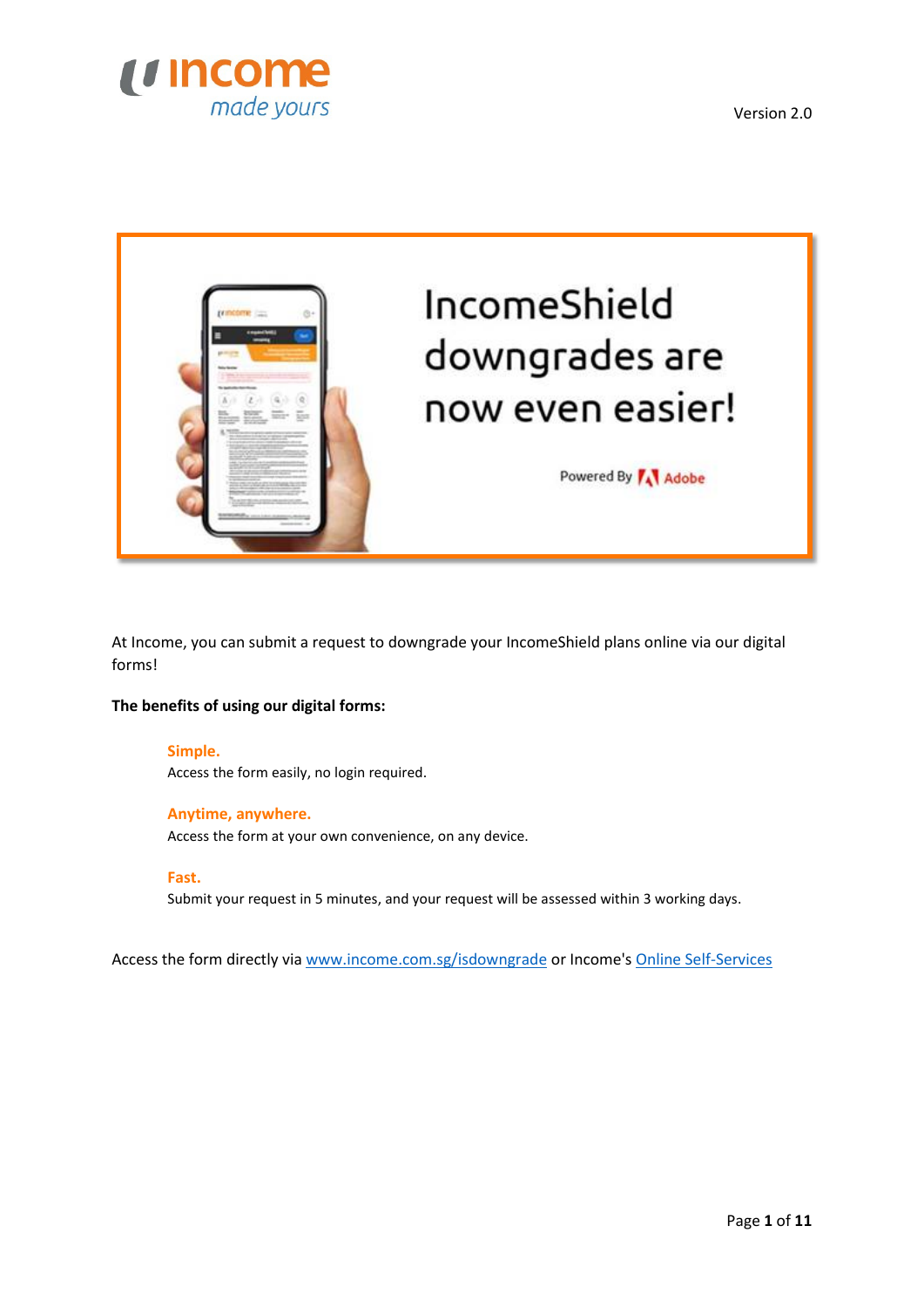# **Guide to fill up the form:**

**Page 1**



#### NTUC Income Insurance Co-operative Limited

Income Centre 75 Bras Basah Road Singapore 189557 + Tel: 6332 1133 + Fax: 6338 1500 + Email: healthcare@income.com.sg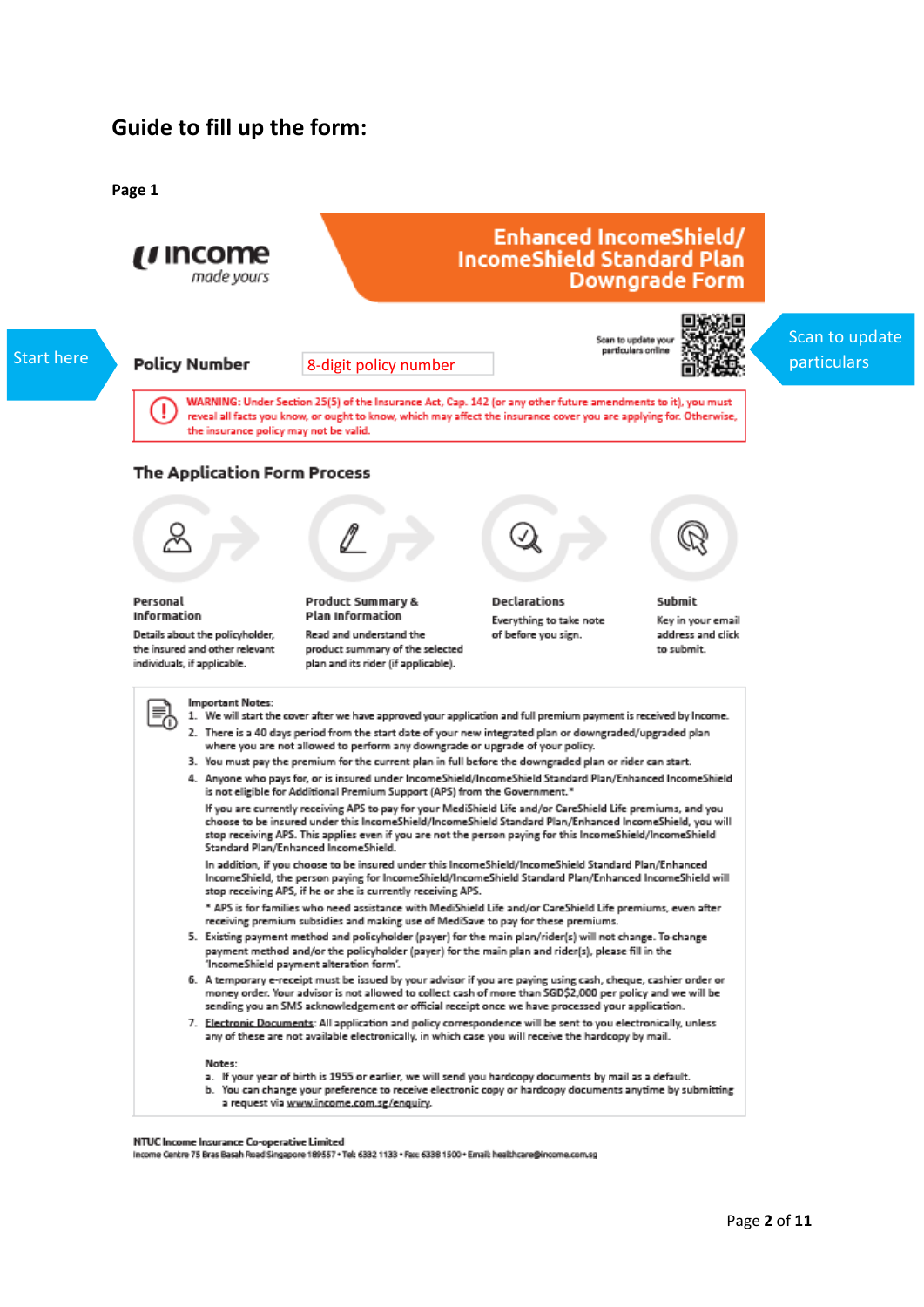## **Page 2**



#### 3.1 Downgrade of main plan I WANT TO DOWNGRADE my main plan Yes

|                                                                | <b>New Main Plan</b>                                                                                                                                         |                                                             |                                                             |  |  |
|----------------------------------------------------------------|--------------------------------------------------------------------------------------------------------------------------------------------------------------|-------------------------------------------------------------|-------------------------------------------------------------|--|--|
| <b>Existing Main Plan</b>                                      | <b>Enhanced IncomeShield</b><br>Advantage                                                                                                                    | <b>Enhanced IncomeShield</b><br>Basic                       | <b>IncomeShield Standard</b><br>Plan                        |  |  |
| <b>Enhanced IncomeShield Preferred</b>                         |                                                                                                                                                              |                                                             |                                                             |  |  |
| IncomeShield Plan P                                            |                                                                                                                                                              |                                                             |                                                             |  |  |
| <b>Enhanced IncomeShield Advantage</b>                         |                                                                                                                                                              |                                                             |                                                             |  |  |
| IncomeShield Plan A                                            |                                                                                                                                                              |                                                             |                                                             |  |  |
| <b>Enhanced IncomeShield Basic</b>                             |                                                                                                                                                              |                                                             |                                                             |  |  |
| <b>IncomeShield Standard Plan</b>                              | If you wish to make changes to these plan(s), please submit the following form                                                                               |                                                             |                                                             |  |  |
| IncomeShield Plan B                                            | based on your choice of plan:<br>a. "Upgrading or adding rider to Enhanced IncomeShield", OR<br>b. "Upgrading or adding rider to IncomeShield Standard Plan" |                                                             |                                                             |  |  |
| Enhanced IncomeShield Enhanced C                               |                                                                                                                                                              |                                                             |                                                             |  |  |
| IncomeShield Plan C                                            |                                                                                                                                                              |                                                             |                                                             |  |  |
| <b>Product Summary</b><br><b>Click to read Product Summary</b> |                                                                                                                                                              | <b>View Enhanced IncomeShield</b><br><b>Product Summary</b> | <b>View Standard IncomeShield</b><br><b>Product Summary</b> |  |  |

Click to read the product summary of the plan you wish to downgrade to.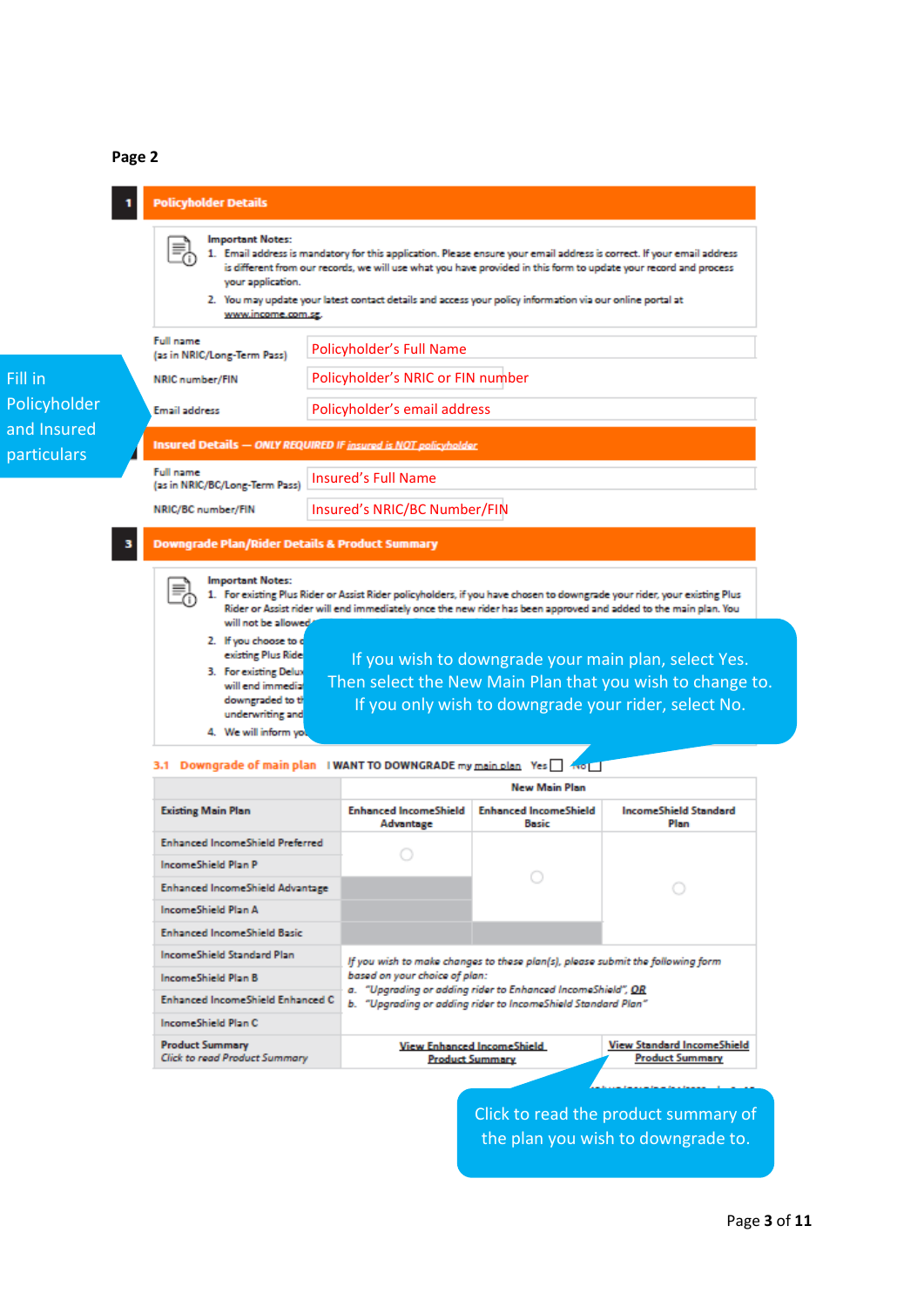**Page 3**

If you wish to downgrade your rider, tick the checkbox. Then select the New Rider that you wish to change to. If you only wish to downgrade your main plan, do not tick.

## 3.2 Downgrade of rider IWANT TO DOWNGRADE my rider plan

|                              | <b>New Rider</b>                |                                      |  |
|------------------------------|---------------------------------|--------------------------------------|--|
| <b>Existing Rider</b>        | <b>Deluxe Care Rider</b>        | <b>Classic Care Rider</b>            |  |
| <b>Plus Rider</b>            |                                 |                                      |  |
| <b>Deluxe Care Rider</b>     |                                 | Click to read the product summary of |  |
| <b>Assist Rider</b>          |                                 | the rider you wish to downgrade to.  |  |
| <b>Classic Care Rider</b>    |                                 |                                      |  |
| <b>Main Plan</b>             | Rider's Product Summary - Click | roduct Summary                       |  |
| <b>Enhanced IncomeShield</b> | <b>Deluxe Care Rider</b>        | <b>Classic Care Rider</b>            |  |
| <b>Standard IncomeShield</b> | <b>Deluxe Care Rider</b>        | <b>Classic Care Rider</b>            |  |
| <b>IncomeShield</b>          |                                 |                                      |  |

# Read the product summary and acknowledge

## 3.3 Acknowledgement of Review of Product Summary

I have viewed all pages of the Product Summary for the plan(s) selected in section 3.1: Downgrade of main plan and/or section 3.2: Downgrade of rider, and I have read and understood its contents.

## **Declaration To Central Provident Fund Board (CPFB)**

#### 1. Authorisation by CPF account holder (applicant)

I authorise the Central Provident Fund Board (the "CPFB") to deduct premium(s) due for the Life/Lives to be Insured as named under this application (the "Life/Lives to be Insured") from my MediSave account (including any new MediSave account(s) which I may have arising from obtaining Singapore Permanent Resident status or otherwise) in accordance with the provisions of the Central Provident Fund Act (Chapter 36), the MediShield Life Scheme Act (Act No. 4 of 2015) and the respective subsidiary legislation made thereunder and as amended from time to time and subject to all terms and conditions as may be imposed by the CPFB from time to time for the purposes of the Private Medical Insurance Scheme (or by such other name as it may be referred to from time to time) (PMIS).

I authorise the CPFB to disclose information/seek information on a confidential basis to/from any Insurer(s) for the PMIS in respect of the insurance cover issued following this application. Such information includes but is not limited to:

- (i) payment and amount of premiums due, including the deduction of premiums from my MediSave account and my MediSave account balance:
- (ii) the making of refunds under the PMIS, as the CPFB shall reasonably consider appropriate; and
- (iii) the amount of premium subsidies for the Life/Lives to be Insured and the amount of additional premium applicable to the Life/Lives to be Insured.

#### 2. Consent of the applicant and Life/Lives to be Insured

I/We, the Life/Lives to be Insured named under this application, hereby consent to the transfer and disclosure, at any time and without notice to me/us, of any medical information on me/us, in the Insurer's or the CPFB's possession, between the Insurer and the CPFB for the purpose of assessing the insurability of me/us and/or the making of a claim under the PMIS.

#### 3. Automatic termination of existing integrated medical insurance plan(s) for Life/Lives to be Insured under certain circumstances Subject to the relevant laws and terms and conditions, I understand that:

- (i) Upon the commencement of this IncomeShield/IncomeShield Standard Plan/Enhanced IncomeShield cover, any other existing Integrated Shield Plan (if any) under the PMIS in favour of the Life/Lives to be Insured shall automatically terminate: and
- (ii) Upon the commencement of another Integrated Shield Plan in favour of the Life/Lives to be Insured, this IncomeShield/IncomeShield Standard Plan/Enhanced IncomeShield cover of the Life/Lives to be Insured shall automatically terminate.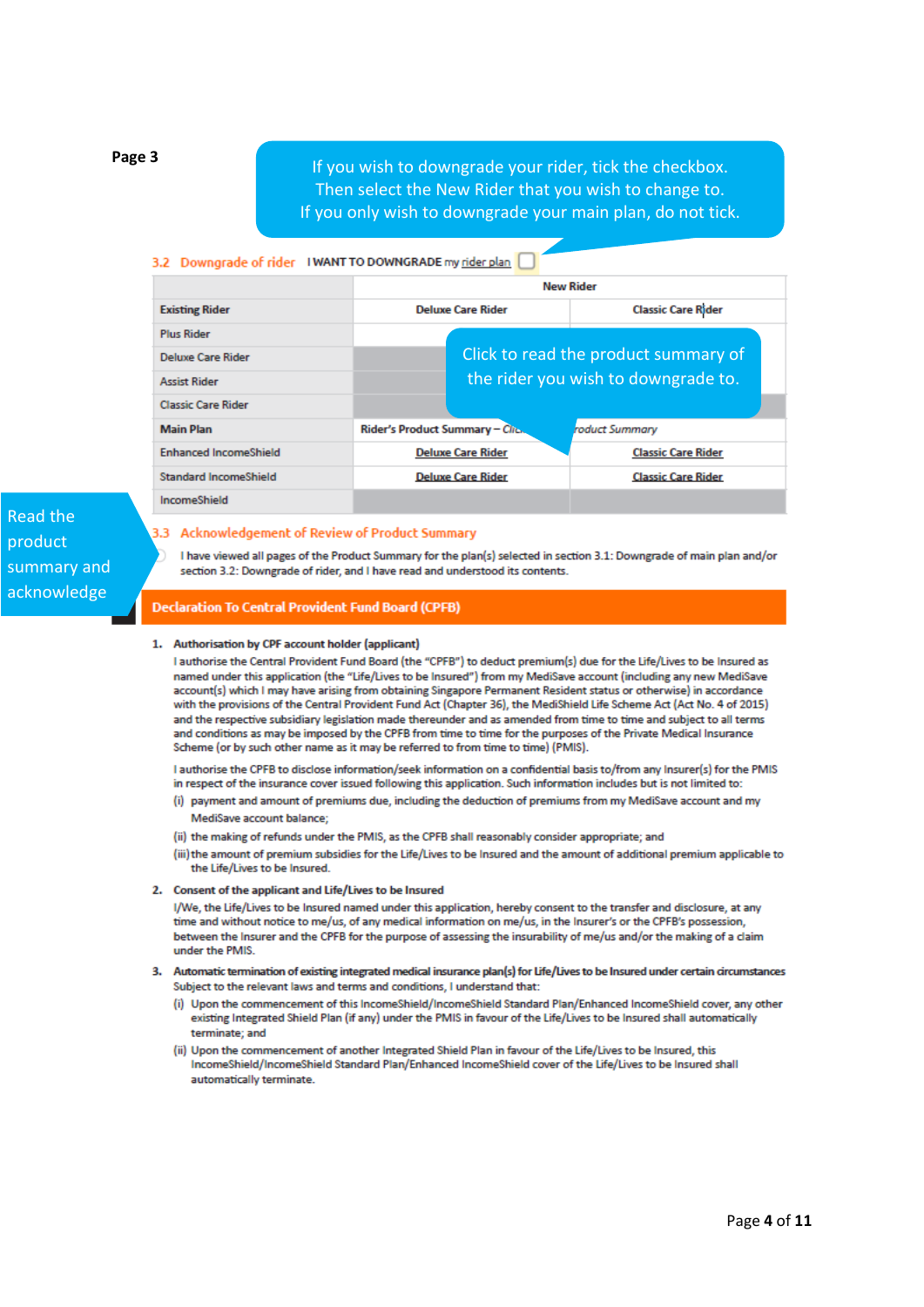#### **Page 5**

Where applicable. I further authorise, consent and agree to Income disclosing my personal data to the Government of Singapore and statutory boards and organisations approved by the Government of Singapore, for the purpose of determining my suitability and eligibility for public schemes (including, without limitation, schemes relating to healthcare, aged care, disability, social assistance, financial assistance, retirement, savings, insurance and/or disability insurance) when required.

I agree that your legal responsibility will only begin when you accept this application and you have received the first full premium of the plan. The start date of the plan will be shown in the Policy Certificate

I agree that you can end any IncomeShield/IncomeShield Standard Plan/Enhanced IncomeShield policy that was previously issued to me when you have accepted this application.

#### I/We am/are aware that:

All Singapore Citizens and Permanent Residents will be covered by MediShield Life, regardless of my/our decision on an Integrated Shield Plan. An Integrated Shield Plan comprises two parts - a MediShield Life portion provided by the Central Provident Fund Board (CPFB) and an additional private insurance coverage portion provided by Income. As Integrated Shield Plan premiums are higher than MediShield Life premiums, there should be sufficient monies in my/our MediSave account(s) or I/we should have enough cash to pay for MediShield Life premiums on an ongoing basis before I/we consider purchasing an Integrated Shield Plan.

I have fully read through the contents of the product summary and I understand them.

I am aware that a copy of "Your Guide to Health Insurance" is available for download at www.income.com.se or can be requested from Income

I can ask for advice from an advisor before I sign this application. I will make sure that this product is appropriate to my financial needs and insurance aims

I confirm that I am not an undischarged bankrupt, that no statutory demand has been served on me and no bankruptcy order has been made against me.

This application is governed by and interpreted according to the laws of the Republic of Singapore.

I agree that the policy is issued as a Singapore Policy and agree that the policy will be entered in the Register of the Singapore policies.

I agree that if I or any #Relevant Person is found to be a +Prohibited Person:

- a. Income is entitled not to accept this application; and
- b. if any policy is issued, Income is entitled to end this policy, not pay any benefit or not allow any transaction, such as surrender and assignment, to be carried out under this policy. You will not refund any unutilised premium when this policy is ended.

Income's decision in every respect of the above will be final. I will inform Income immediately if there is any change in my or any Relevant Person's identity, status or identity documents.

# Relevant Person includes insured, trustee, settlor, beneficiary, assignee, nominee, payee, mortgagee, financier of this application/policy, and in relation to an entity, its director, partner, manager, person having executive authority, authorised signatory, shareholder or beneficial owner.

- + Prohibited Person means a person or entity who is, or who is ^Related to a person or entity:
- i. subject to laws, regulations or sanctions administered by any inter-government, government, regulatory or law enforcement authorities of any country, which will prohibit or restrict you from providing insurance or carrying out any transaction under this policy, or
- ii. who is involved in any terrorist or illegal activities or placed on sanctions listing or issued with freezing order.
- ^ Related includes relationships such as parent, step-parent, child, step-child, adopted child, spouse, sibling, step-sibling, adopted sibling, parent-in-law, child-in-law, sibling-in-law, cousin, uncle, aunt, grandparents, niece, nephew, grandchild, employee, employer, associate, parent company, subsidiary and shareholder.

I agree that this form may be signed by electronic or digital signature, whether encrypted or not, which will be considered as an original signature for all purposes and shall have the same force and effect as an original signature. Electronic signature may include electronically scanned and transmitted versions (e.g., via pdf) of an original signature.

### **WARNING:** WARNING:<br>I agree that if I do not reveal any significant for Policyholder's Signature of Policyholder any policy issued may be invalid. This include significant, and any information I have given the Signature l. in the application. Signed in Singapore on dd/mm/vvv **Date of application**5 of 5 Note that the date is non-editable.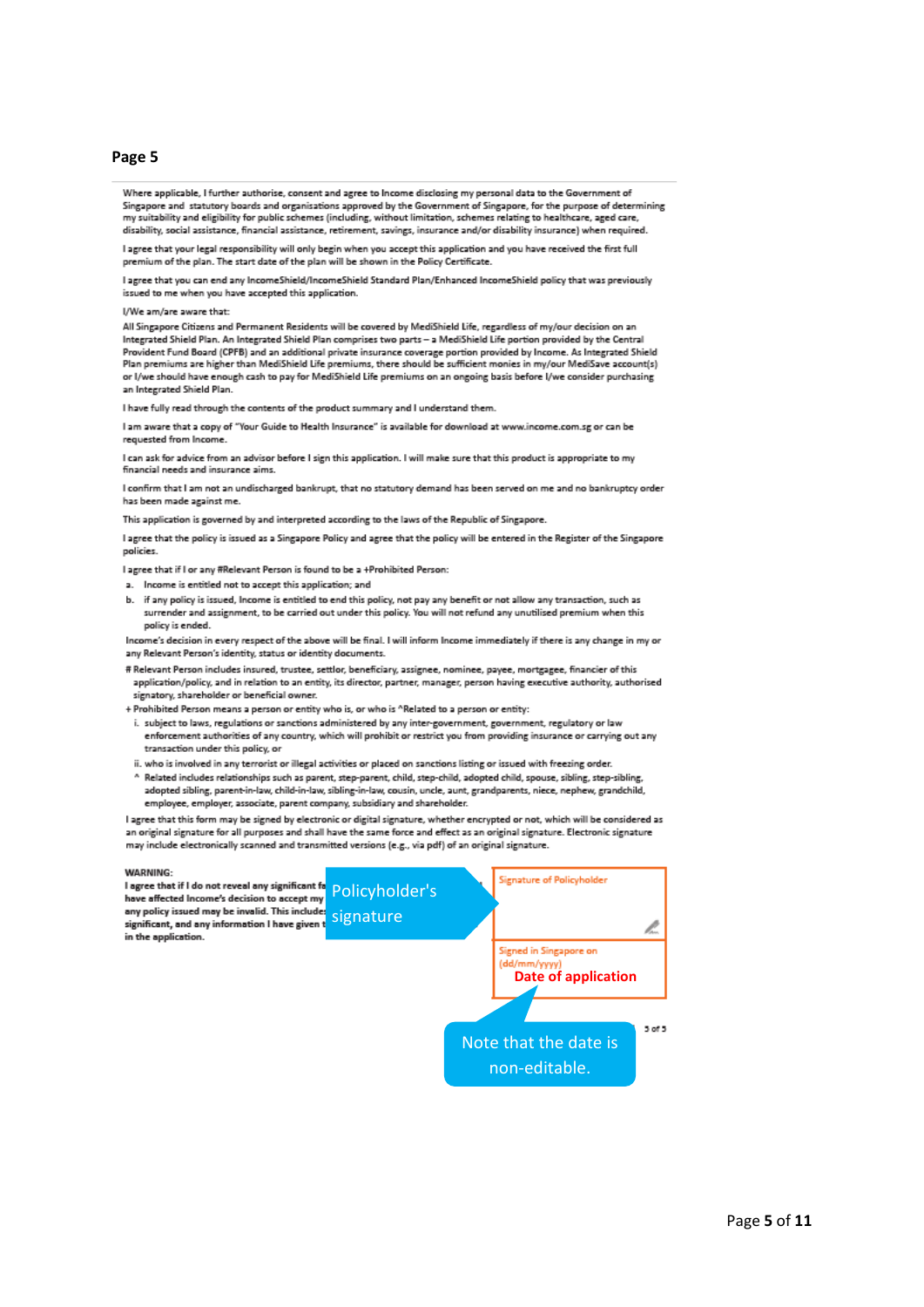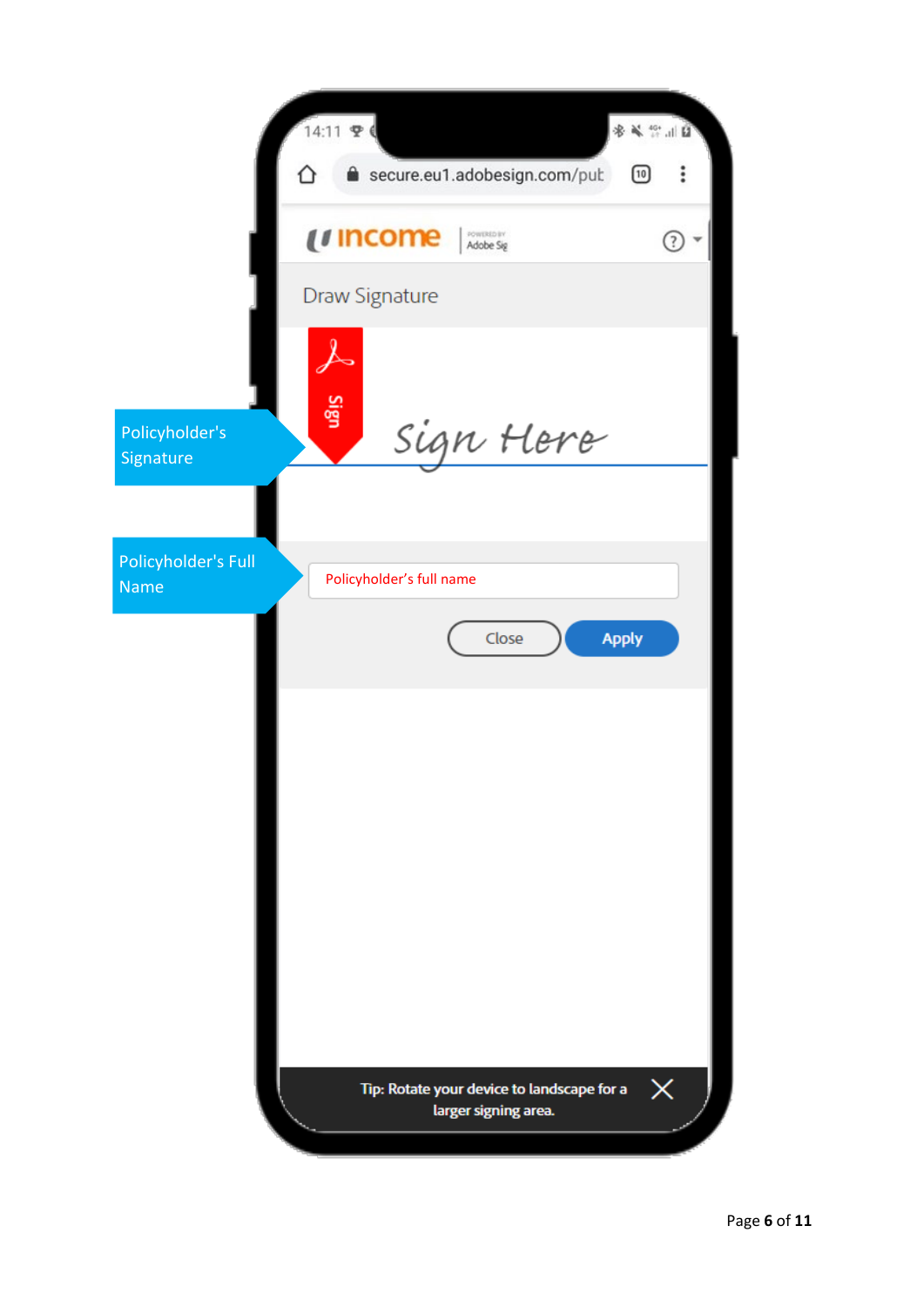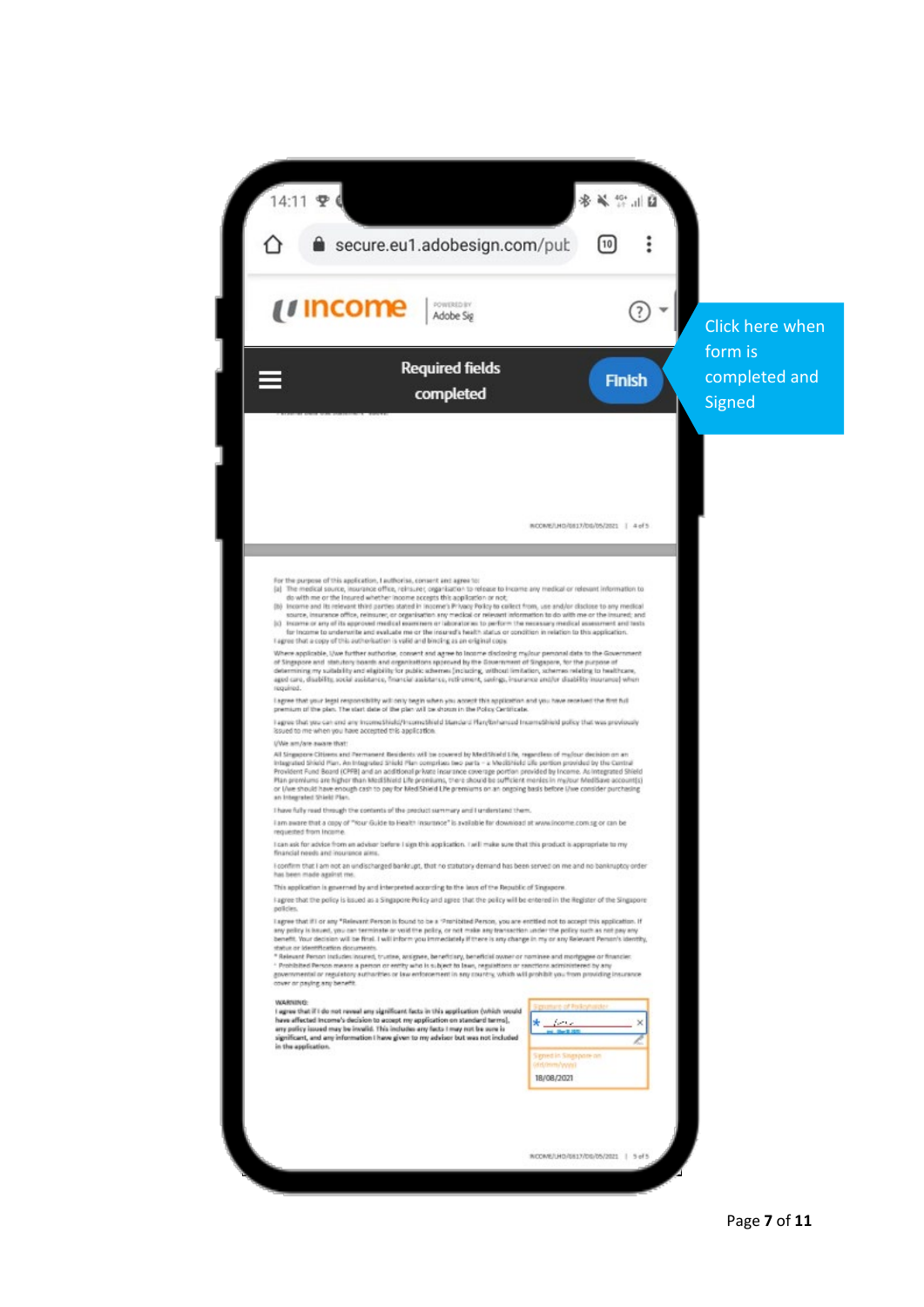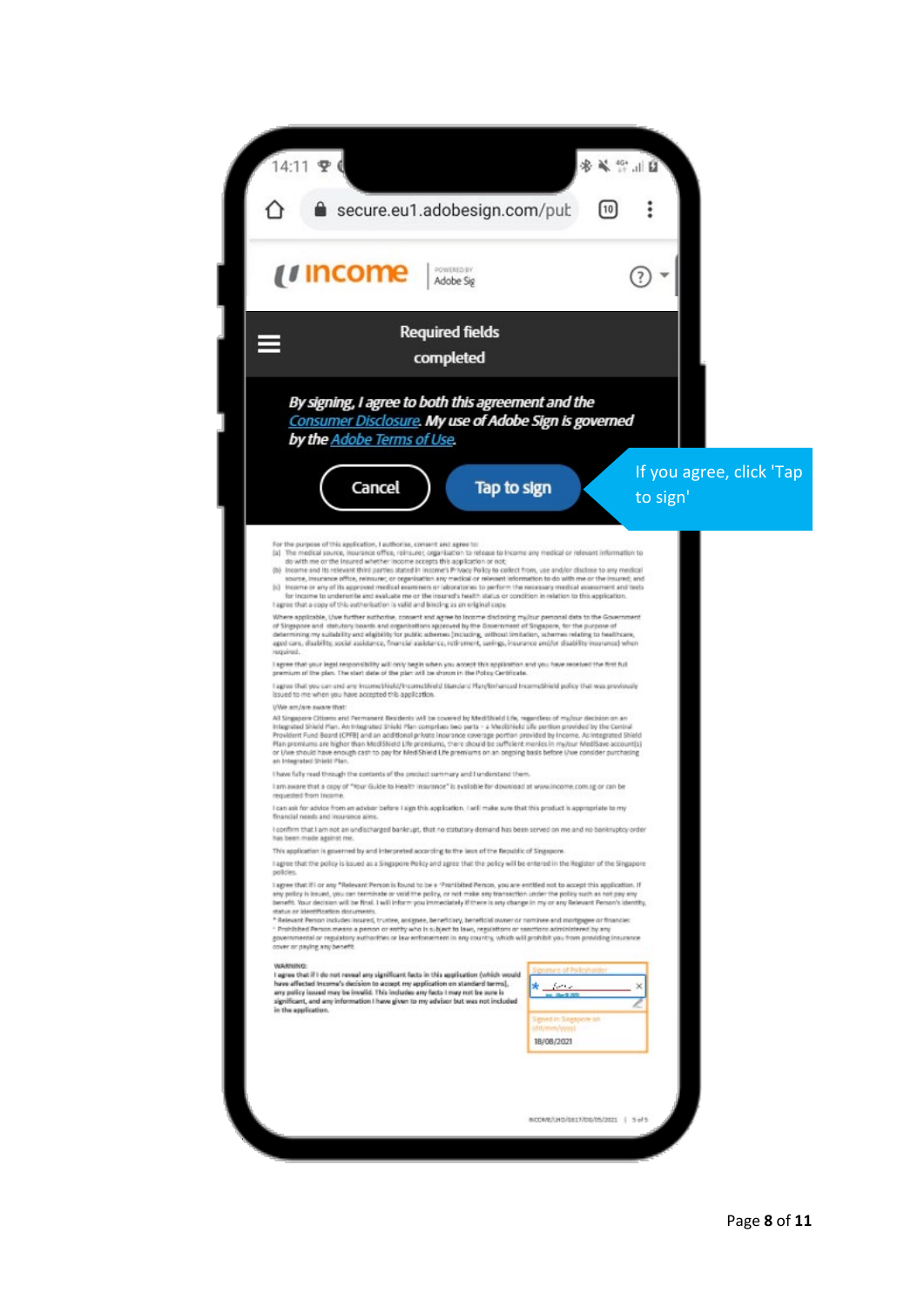| 14:11 里                                                                                          | <b>第五章</b>                                                 |
|--------------------------------------------------------------------------------------------------|------------------------------------------------------------|
| secure.eu1.adobesign.com/put                                                                     | ፡<br>[10]                                                  |
| <i>u</i> income<br>FOWERED BY                                                                    | $\odot$                                                    |
| <b>Enter Your</b><br>Information                                                                 | $\times$                                                   |
| Please enter your email and then click to sign this<br>document.<br>Policyholder's email address | Once you select 'Click                                     |
| Cancel                                                                                           | to sign', the form is<br>submitted<br><b>Click to sign</b> |
|                                                                                                  |                                                            |
|                                                                                                  |                                                            |
|                                                                                                  |                                                            |
|                                                                                                  |                                                            |
|                                                                                                  |                                                            |
|                                                                                                  |                                                            |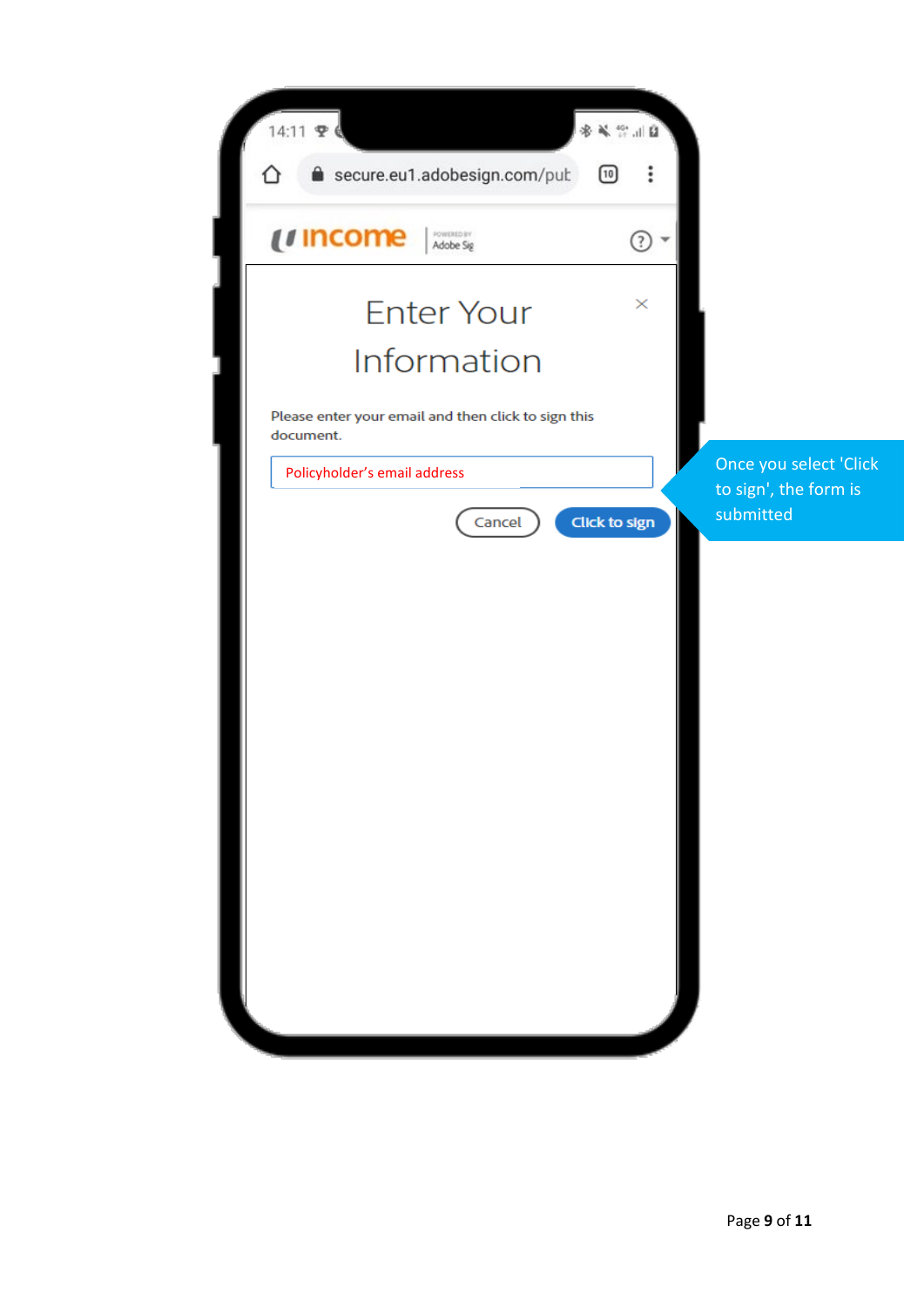